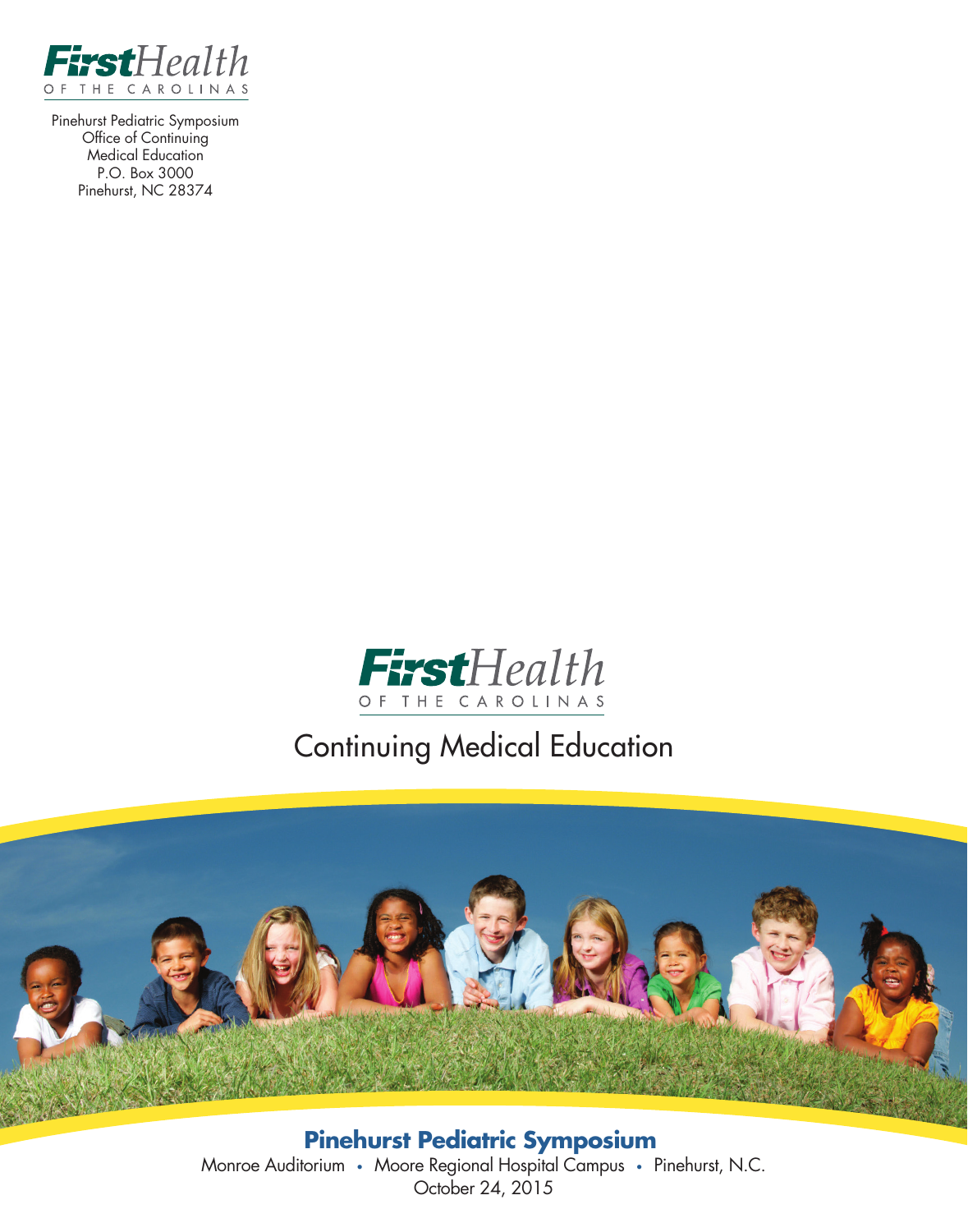# **Pinehurst Pediatric Symposium**

Monroe Auditorium • Moore Regional Hospital Campus • Pinehurst, N.C. October 24, 2015

#### **Overall Goals:**

- Enhance current knowledge of HPV vaccinations, ENT conditions, adolescent health, hydrocephalus and asthma.
- Facilitate networking opportunities with colleagues.
- Discuss topics of timely interest to physicians.

#### **Agenda:**

| <u>7 a.m.</u>           | <b>Breakfast &amp; Registration</b>                                                                                                                                                                                                                                                                                                                                                                                                                       |  |  |
|-------------------------|-----------------------------------------------------------------------------------------------------------------------------------------------------------------------------------------------------------------------------------------------------------------------------------------------------------------------------------------------------------------------------------------------------------------------------------------------------------|--|--|
| 8 a.m.                  | <b>Welcome</b>                                                                                                                                                                                                                                                                                                                                                                                                                                            |  |  |
| 8:15 a.m.               | Topic: What Providers, Parents and Teens Need to Know about the New HPV Vaccine<br>Speaker: Tamera Coyne-Beasley, M.D., UNC – Chapel Hill School of Medicine<br><b>Objectives:</b><br>Discuss the epidemiology of HPV<br>• Provide an update of the ACIP recommendations for HPV vaccination, including the use of the 9-valent<br>vaccine<br>• Demonstrate how to provide a strong recommendation for the use of HPV vaccination                         |  |  |
| 9:00 a.m.               | Topic: 2015 Update on Pediatric ENT<br>Speaker: Austin S. Rose, M.D., UNC - Chapel Hill School of Medicine<br><b>Objectives:</b><br>Examine making the diagnosis of and treatments for pediatric sinusitis<br>Recognize when an ENT referral is indicated for possible tonsillectomy and adenoidectomy<br>$\bullet$<br>Discuss the pearls of diagnosis of and treatment for sleep apnea in pediatric patients<br>$\bullet$                                |  |  |
| 9:50 a.m.               | <b>Break</b>                                                                                                                                                                                                                                                                                                                                                                                                                                              |  |  |
|                         | 10:10 a.m. Topic: Adolescent Health Update<br>Speaker: Richard Chung, M.D., Duke University School of Medicine<br><b>Objectives:</b><br>Describe the key changes to the CDC STD Treatment Guidelines for 2015<br>Articulate an evidence-based approach to screening for and managing depression in adolescents<br>$\bullet$<br>Provide an overview of screening and primary care management of disordered eating behaviors in<br>$\bullet$<br>adolescents |  |  |
|                         | 11:00 a.m. Topic: Management of Hydrocephalus in 2015<br>Speaker: Scott Elton, M.D., UNC - Chapel Hill School of Medicine<br><b>Objectives:</b><br>Discuss signs and symptoms of hydrocephalus<br>Recognize when a neurosurgery referral is indicated and if any preparatory testing and/or diagnostics<br>$\bullet$<br>should be ordered prior to the appointment<br>• Describe signs of shunt failure                                                   |  |  |
| 11:45 a.m.              | <b>Topic:</b> Evaluation and Management of Early Childhood Wheezing<br>Speaker: Timothy P. Moran, M.D., PhD, UNC - Chapel Hill School of Medicine<br><b>Obiectives:</b><br>Review the etiologies of wheezing during early childhood<br>Identify risk factors for asthma development in children with viral-induced wheezing<br>$\bullet$<br>Discuss treatment options for recurrent wheezing during early childhood<br>$\bullet$                          |  |  |
|                         | 12:30 p.m. Wrap-up and Evaluations                                                                                                                                                                                                                                                                                                                                                                                                                        |  |  |
| <b>Networking Lunch</b> |                                                                                                                                                                                                                                                                                                                                                                                                                                                           |  |  |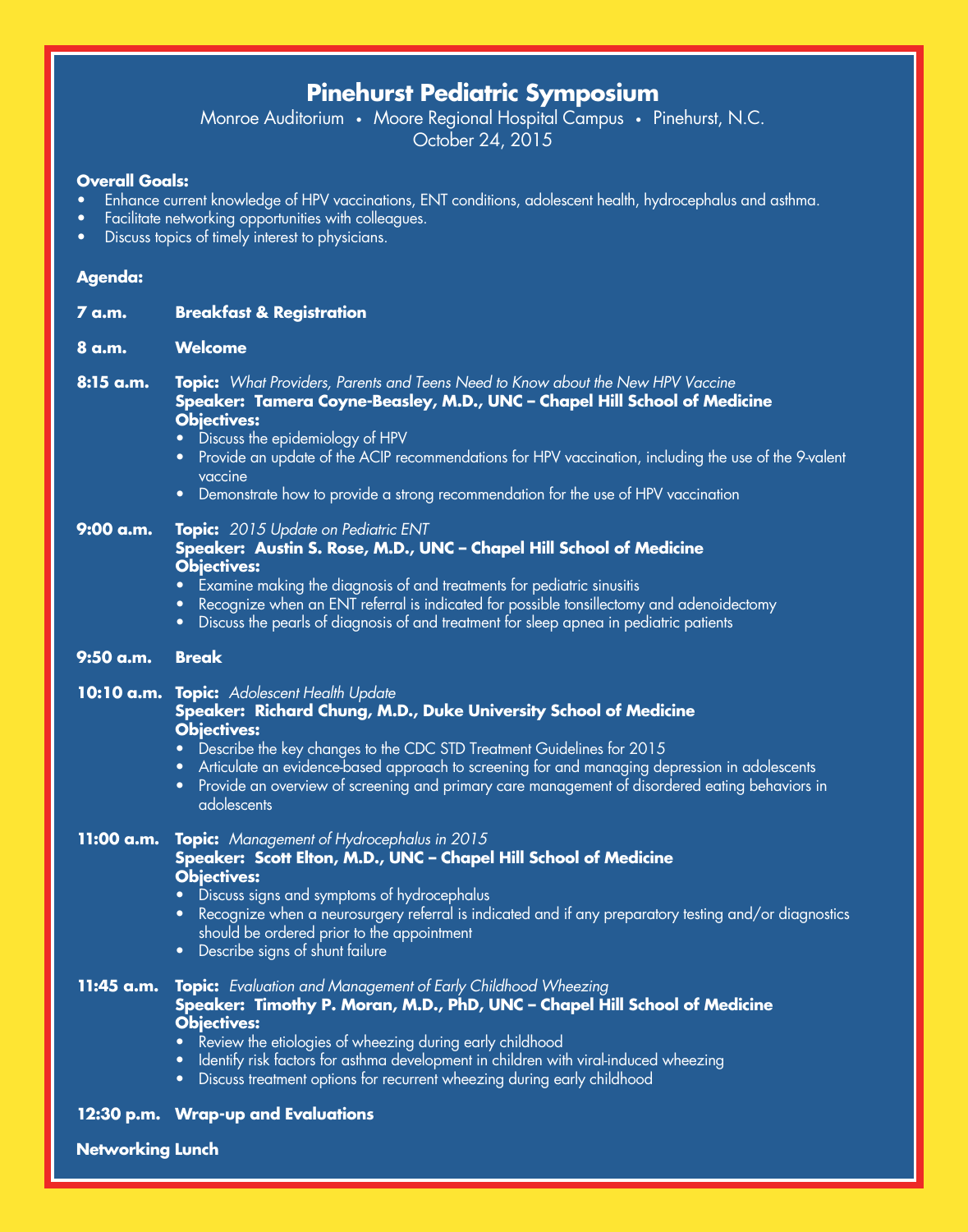# **Pinehurst Pediatric Symposium**

Monroe Auditorium • Moore Regional Hospital Campus • Pinehurst, N.C. October 24, 2015

# **Faculty:**

## **Richard J. Chung, M.D., Duke University School of Medicine**

Dr. Chung completed his medical education at Yale University School of Medicine and his residency in internal medicine and pediatrics, at Duke University Medical Center. He completed a fellowship in Adolescent and Young Adult Medicine at Children's Hospital in Boston. He is certified in internal medicine and pediatrics (general and adolescent medicine). Dr. Chung serves as the Medical Director of the Duke Center for Eating Disorders and the Director of Adolescent Medicine. He is an Assistant Professor in Pediatrics and Medicine with the Duke University School of Medicine.

#### **Tamera Coyne-Beasley, M.D., MPH, University of North Carolina at Chapel Hill School of Medicine**

Dr. Coyne-Beasley completed her medical education at Duke University School of Medicine. She also completed her residency in pediatrics and internal medicine at Duke University School of Medicine. Dr. Coyne-Beasley completed a fellowship in preventive medicine at the University of North Carolina at Chapel Hill. She is certified in pediatrics, and is a Professor in the Departments of Pediatrics and Internal Medicine with the University of North Carolina at Chapel Hill School of Medicine.

### **Scott W. Elton, M.D., University of North Carolina at Chapel Hill School of Medicine**

Dr. Elton completed his medical education at the University of Pittsburg and his internship in general surgery at the Ohio State University Medical Center. He completed his residency in neurosurgery at the Ohio State University Medical Center, Nationwide Children's Hospital, and the Riverside Methodist Medical Center. He completed a fellowship in pediatric neurosurgery at Children's Hospital of Alabama. He is certified in pediatric neurological surgery. Dr. Elton is currently a Clinical Professor and Director of Pediatric Neurosurgery in the Department of Neurosurgery at the University of North Carolina at Chapel Hill.

### **Timothy P. Moran, M.D., PhD, University of North Carolina at Chapel Hill School of Medicine**

Dr. Moran completed his medical education, internship and residency at the University of North Carolina at Chapel Hill. He completed a fellowship in allergy and immunology at Duke. He also has a PhD in microbiology and immunology from the University of North Carolina at Chapel Hill. He is certified in pediatrics and pediatric allergy and immunology. Dr. Moran is an Assistant Professor in the Division of Allergy, Immunology and Rheumatology at the University of North Carolina at Chapel Hill School of Medicine.

## **Austin S. Rose, M.D., University of North Carolina at Chapel Hill School of Medicine**

Dr. Rose completed his medical education at the University of North Carolina School of Medicine. He also completed his internship in general surgery and his residency in Otolaryngology/Head and Neck Surgery at the University of North Carolina. He completed a fellowship in pediatric otolaryngology at Johns Hopkins Hospital in Baltimore. Dr. Rose is certified in pediatric otolaryngology. He is professionally associated with the UNC – Chapel Hill School of Medicine and serves as Associate Professor of Otolaryngology/Head and Neck Surgery and Pediatrics.